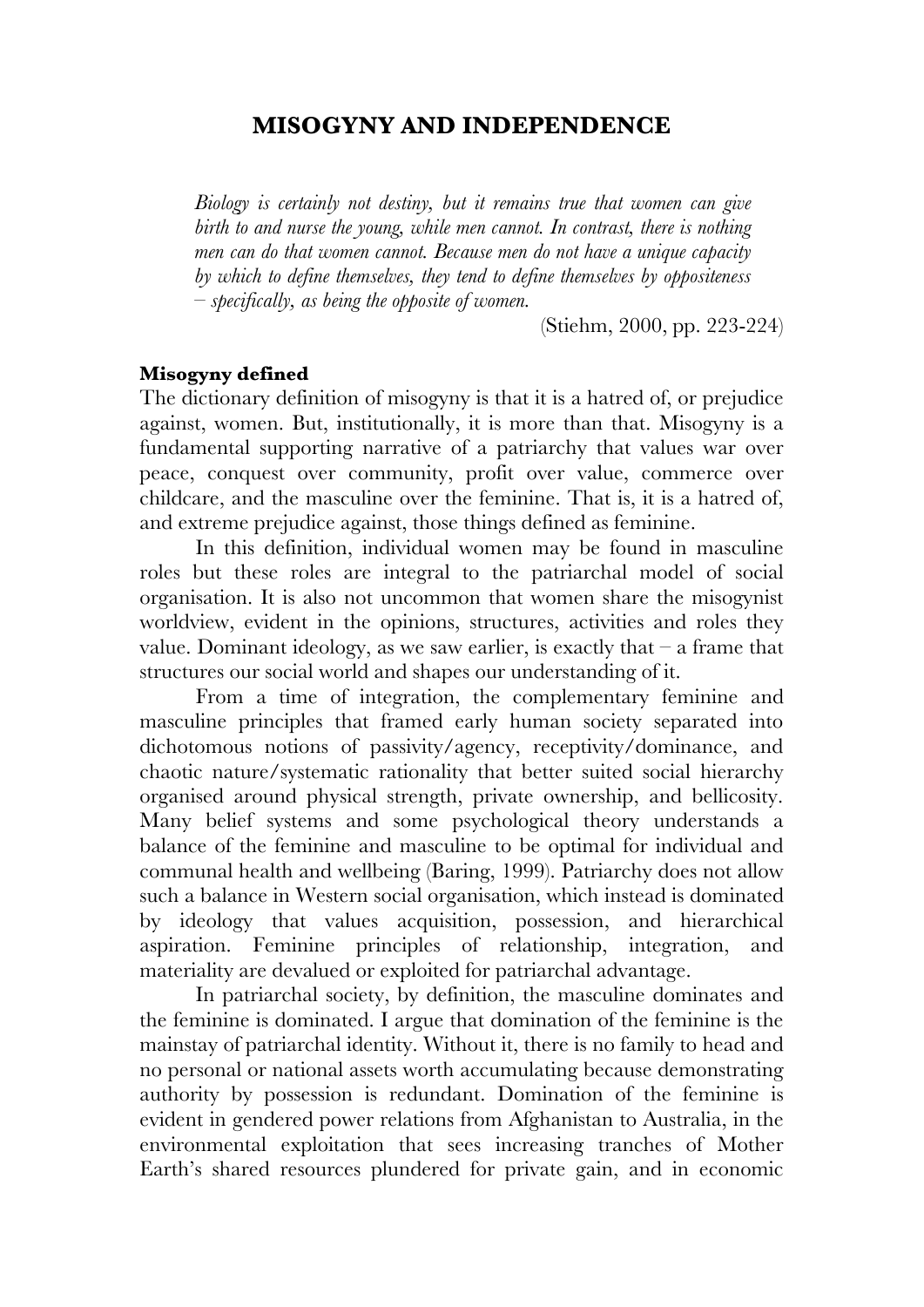ideology that values the individual over the collective and wealth generation over social welfare.

### **Resistance**

The "truths" of patriarchy are so embedded in our culture that they are beyond consciousness. Both women and men accept the normality of the shared values and women, too, seek the kudos of "making it in a man's world". In the terminology of the social sciences, those who meet the criteria for membership of patriarchal society belong to an in-group (Tajfel, 1982; Tajfel & Turner, 2007), with consequential marginalisation of those who do not, or will not, comply with the demands of dominant ideology.

As we have seen, independent women have attracted animosity, to varying degrees, since patriarchy imposed its values on our prehistoric, preliterate culture. The social positioning of independent women, through religious, economic and political discourse, has swung between honourable and dishonourable status, with high and low social value, subject to the conflicting power relations around dominance of the feminine and national economic need. I believe that the problematisation of independent women was not only because of their subversion of patriarchal social organisation based around (nuclear) family values but also because of the need of patriarchy to rid social consciousness of feminine agency. This was achieved first by religious discourse that gradually reduced the status of the Goddess from omnipresence to mediator between a distant masculine adjudicator and humanity, then by science, embedded in patriarchal culture, that perpetuated the "truth" of women's subordination to masculine domination.

Public discourse found in literature, the theatre, art, legislation, medicine, policy and philosophy (e.g., Bennet & Froide, 1999; Bernau, 2007; Bloch, 1991; Foyster, 1999; Harrison, 1995; McCarthy, 2004; Power, 1973; Showalter, 1978; Wiesner, 2000; Yeo, 2008) reflected dominant ideology even when it argued against it (Cooper, 2001; Dolin, 1997; Hassel, 2002; Kranidis, 1999; Showalter, 1978). It continues in contemporary discourse found in news media, advertising, film, television, music and literature (Amador & Kiersky, 1998; C. Anderson, et al., 1994; Barnett & Hyde, 2001; Chandler, 1991; Chasteen, 1994; DePaulo, 2007; Schwartzberg, et al., 1995; Stein, 1976; Whiteley, 2000).

Contradicting this discourse, and evidencing the struggle between the power relations surrounding adult relational possibilities, is that of resistance. In earlier times, women co-opted religious discourse to resist interdependence imperatives, taking advantage of opportunities to dedicate their lives to deities to become a third gender (Salih, 2001), separate from the demands of conventional femininity. In the Classical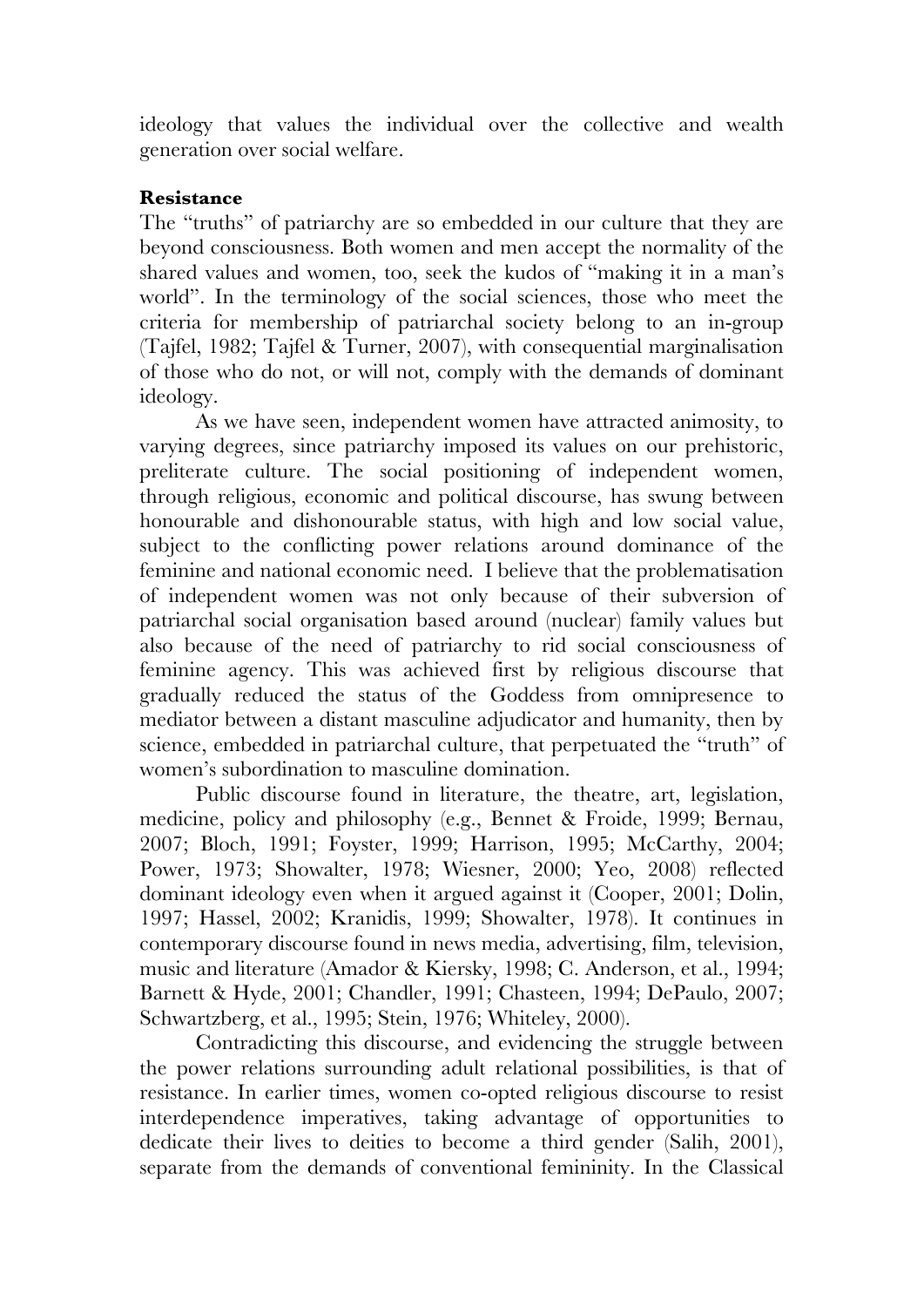world, prostitution allowed women to live autonomous lives in a separate sphere from patriarchal control even as they profited from practising the sexuality that is the focus of patriarchal control.

In contemporary times, women's independence does not require its practice from the cloisters or the brothel. However, as at all times, the struggle between patriarchal and liberal discourses about women's potential and aspirations finds ideological pressures privileging interdependence. Whereas marriage was a legal requirement in Classical periods (Pomeroy, 1995), and independent living by women prohibited in parts of England during the Middle Ages (Froide, 2002), today's woman is enjoined by institutional discourse channelled through mass media, science, and popular culture to seek interdependence for personal growth and wellbeing.

Across time, when economic and ideological circumstances have permitted, the numbers of women able to live independently have increased (e.g., Kowaleski, 1999). Further, many women in control of their own resources have directed bequests to enable other women's independence (Barron, 1994; Forth, 2008; Howell, 1998). In contemporary times, good incomes are identified as necessary for wellbeing, irrespective of in/ter/dependence status (e.g., Cummins, et al., 2005). As in previous times when it held economic value, women's access to independent means challenges "the intersection of compulsory heterosexuality and economics" (Rich, 1980, p. 641), weighting alternative discourses, such as *family* and *companionship*, more heavily to encourage and normalise interdependence. Financial independence and a political ideology that tolerates diversity, however reluctantly, means that some women choose to create a family, and seek companionship, outside the patriarchal model when their options for interdependence are limited, unacceptable, or just unattractive. It is at this intersection of ideological discourse, between the patriarchal and the neoliberal, where the possibilities for independent women's identities expand.

# **Power relations**

It is the gap (Foucault, 1969) between the discourses systemically disadvantaging and disempowering women living outside marriage and those better reflecting their lived experience that locates the power relations surrounding the position of independent women. The gap, it seems to me, is a vortex of economic relations and the degree to which these demand women's participation in any era, within the context of patriarchal interests. Whereas in previous times, women were excluded from financial self-sufficiency when the economy contracted (e.g., Hanawalt, 1992; Hill, 1989), contemporary capitalism requires women's participation as producers and consumers (Mohanty, 2003). The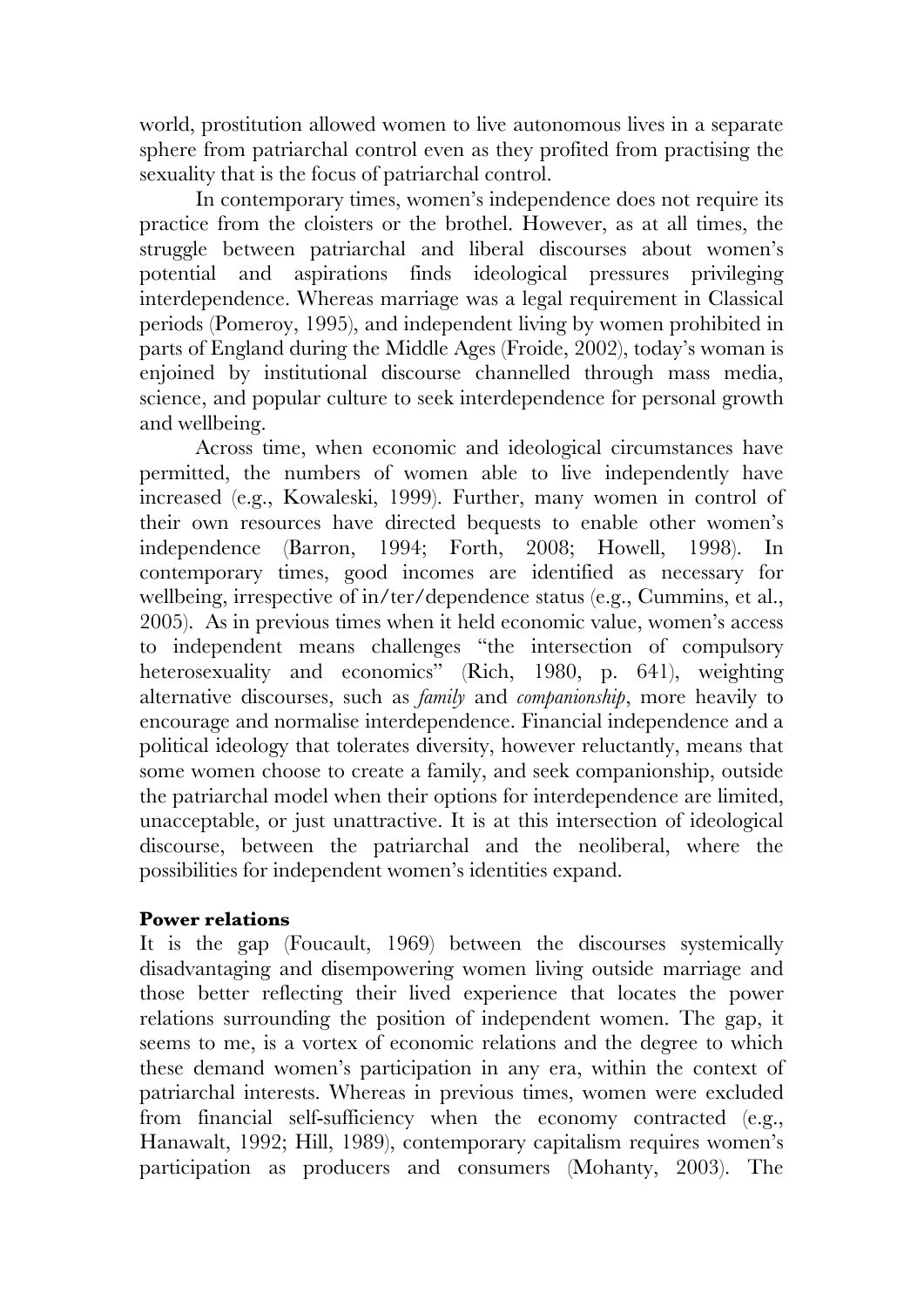ideological dilemma constructed by discourses about women's in/ter/dependence and their importance to the economy is described well by Billig and colleagues (1988) when they described the "common sense" interdependence of women and men to be one of the most prevalent unification myths in Western society, opposed by an individuation myth of the neoliberal free market with its different relations of power, value and interests.

The technologies of neoliberalism frame a discourse of "freedom" for which the individual is ascribed personal responsibility and individualistic consumer orientated self-management (Walkerdine & Bansel, 2010). Yet, while patriarchal ideology may adapt to economic forces, its essential maintenance of masculine privilege is unaltered. This may be seen in ostensibly contradictory discourses of neoliberal individualism that support public consumerism and those of patriarchy that privilege the private world of the nuclear family. The link here is discourse privileging an idealised interdependence compared to positioning independent women as desperate and dateless, while simultaneously affording high social value to independence. In the power relations around women's in/ter/dependence swirl discourses of social cohesion, women's sexual practice, institutional authority, group membership, gender performance, family, deviance, marginalisation, the natural order, and others, all of which demonstrate struggle for dominance or, at least, equal authority.

History shows that patriarchy is right to be concerned about women's commitment to supporting male privilege and the status quo. When times are good, increasing numbers of women choose relational independence, sometimes to create a family with no male head (Hudson, 1995). Where financial independence is limited by economic or class constraints, marriage and fertility increases as women's occupational options shrink but many turn to lives of celibacy (e.g., Leyser, 1995) or prostitution (e.g., McNamara, 1985) to avoid conventional subjugation to a husband.

When economic coercion is diluted by a need for women's participation in the workforce and marketplace, what better way to reduce their resistance to gendered interdependence than by idealising marriage as the one-stop shop for romantic love, erotic bliss and inalienable friendship? Labelled as a new form of tyranny (Gillis, 1985), the modern marriage is an unrealistic expectation for many. It is likely that disappointment at the mismatch of the ideal with the real conjugality contributes to the Western world's high divorce rates (ABS, 2012b) as people find their spouses less than the ideology promises they will be.

Nonetheless, the idealised marriage has become the shibboleth of adult development in the West. My analysis of developmental psychology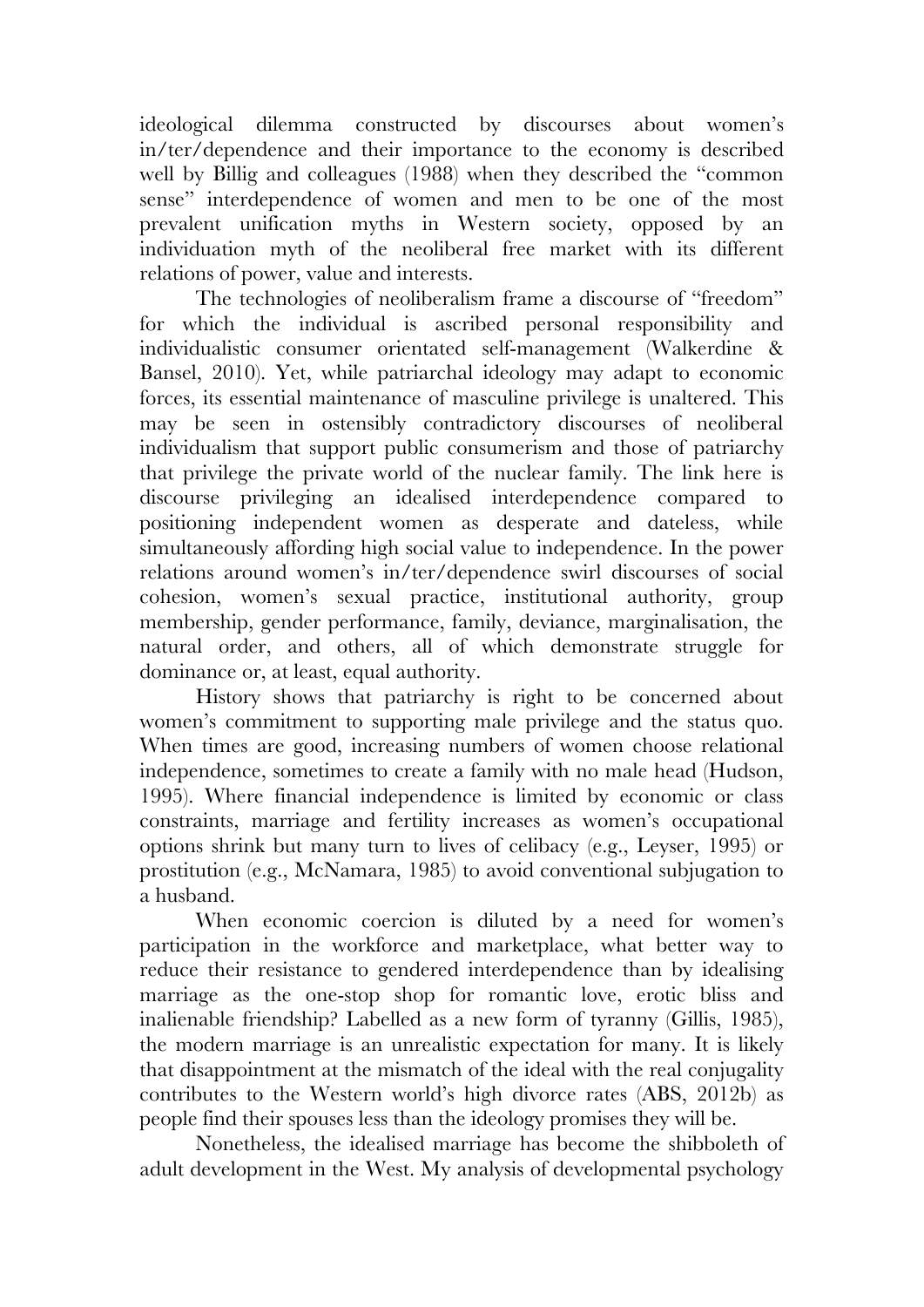textbooks, that included editions published in the twenty-first century, found that science continues to confirm the primacy of marriage for adult achievement with other domestic arrangements diagnosed as problematic and possibly, for those who remain independent, pathological (Shoebridge, 2012).

Perhaps in response to the ideological dilemma brought by neoliberalism's cult of the individual and patriarchy's interdependence imperative, the fluctuating marriage rate has been accommodated by some acceptance of alternative categories of interdependence which itself remains a signifier of adult identity (Gillis, 1996). That is, while formal marriage remains the normative model, being part of any type of romantic dyad that approximates marriage indicates adjustment to adulthood. Living independent of romantic attachment is not what adults do, in this ideology.

Gendered power relations are vital for the maintenance of prevailing political and economic systems, and societal functioning. The independent woman is of sufficient threat to a patriarchal social order that she is identified for punitive attention whether this be through legislation outlawing her independence as in Classical times (Pomeroy, 1995) and in the late Middle Ages (Froide, 1999) or through denigratory public discourse in theatre, literature, science or mass media (e.g., Bennet & Froide, 1999; Brookmyre, 2006; Demand, 2001; Lanser, 1999; Showalter, 1978; Vicinus, 1985). Even when she embraces her independent identity, her practices of the self are "not something invented by the individual himself (*sic*). They are models that he (*sic*) finds in his (*sic*) culture and are proposed, suggested, imposed upon him (*sic*) by his (*sic*) culture, his (*sic*) society, and his (*sic*) social group" (Foucault, 1997, p. 291). Nonetheless, women have resisted the patriarchal model of marriage and maternity since its imposition millennia ago, hence the on-going struggle between a patriarchy that vilifies women's independence as a mechanism of control and independent women's claim to a valid social identity.

# **Conclusion**

The history of misogyny reaches back to prehistoric times when the arrival of patriarchy in the cradle of Western civilisation brought systematic devaluation of the feminine. This is most obviously signified by millennia-long active expunging of the Goddess from religious practice, made necessary to legitimise masculine privilege. Women's sexuality became the prime focus of control in both secular and religious discourse. In the lay world, control of women's sexuality meant paternity security for patriarchal management of private, public and political resources. Women were commodified to better serve the interests of men, family and state.